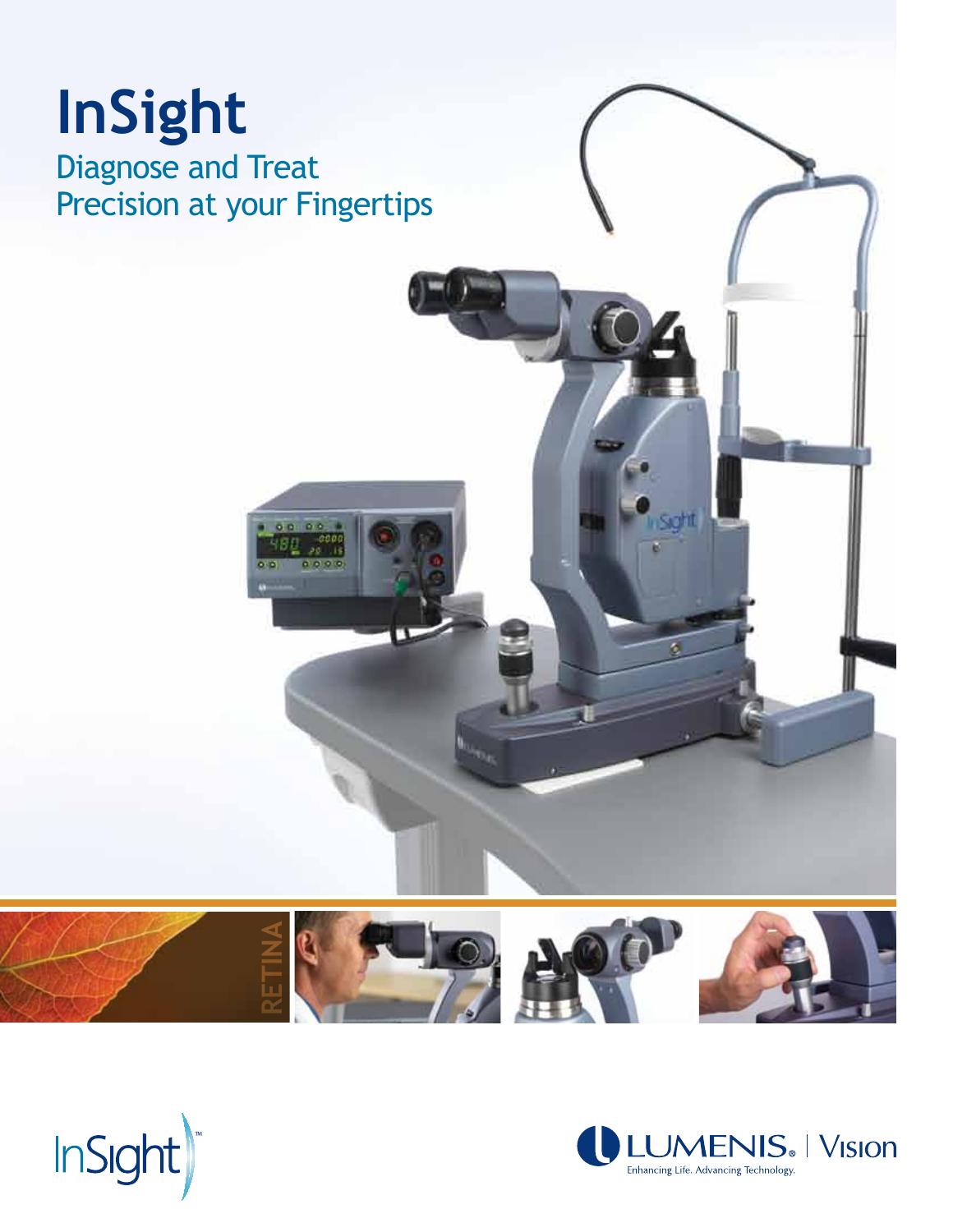# **Passion for Ophthalmic Lasers that Dates Back more than 40 Years!**

At Lumenis, we truly understand photocoagulation and laser delivery technologies. That is after all only one of the privileges reserved for the company that pioneered the first Argon Laser photocoagulator for ophthalmology. It is also precisely the reason why the decisive majority of ophthalmologists around the globe have actively chosen to purchase Lumenis photocoagulators and laser delivery devices for the past 40 years – making Lumenis the global market leader and the company with the largest installed-base of ophthalmic laser photocoagulators worldwide.

# **InSight™**

# **Fully Integrated, Advanced Laser Delivery Technology and Slit Lamp Biomicroscope**

InSight represents the latest in retina visualization and laser delivery technology. It successfully addresses some of the well-known challenges in ophthalmic laser delivery devices, namely clear visualization of the retina (including the periphery) and precise laser delivery to the target tissue. Whether you are performing PRP in the periphery or a macular grid in the perifoveal area, your InSight delivers performance you can rely on, time and time again.

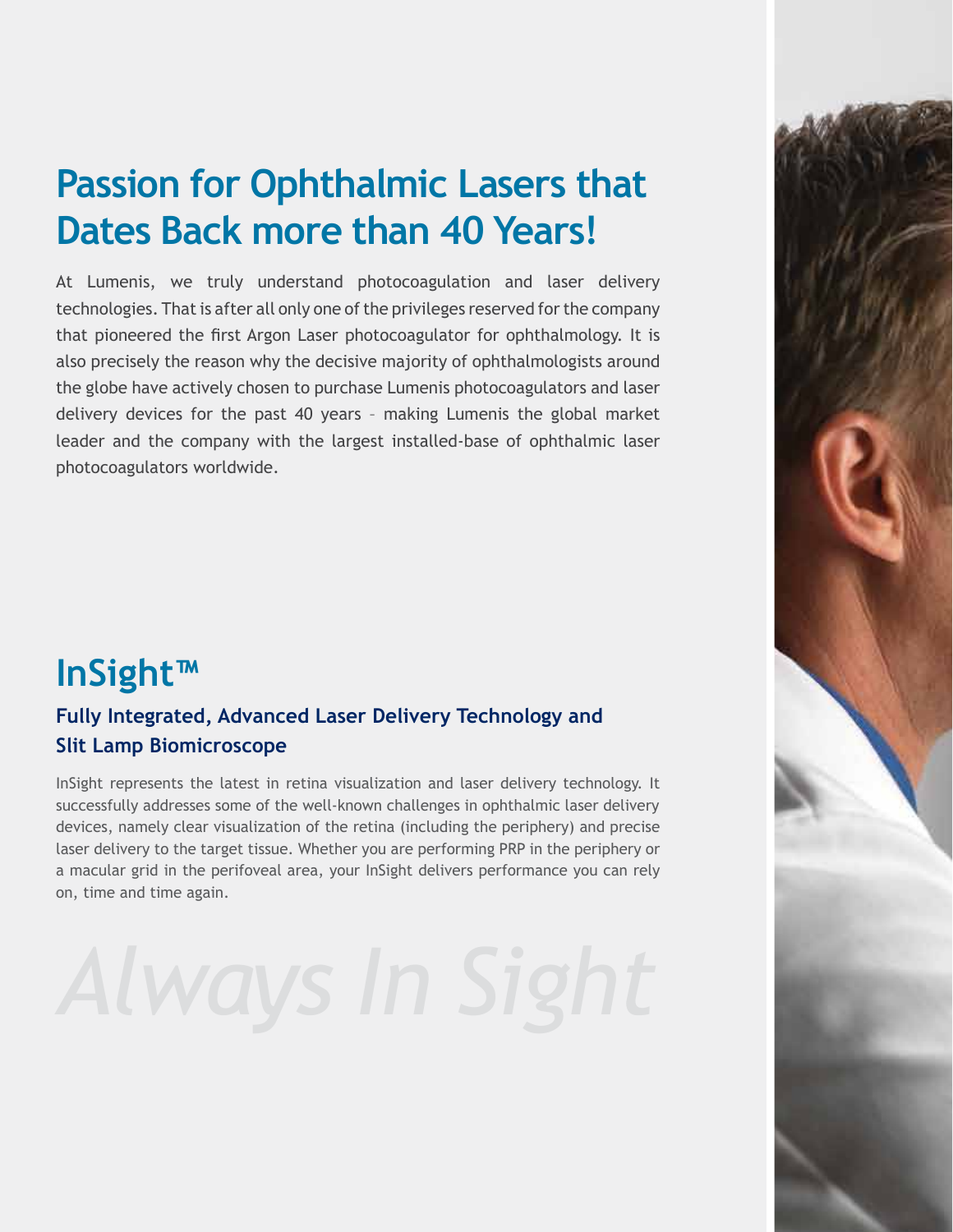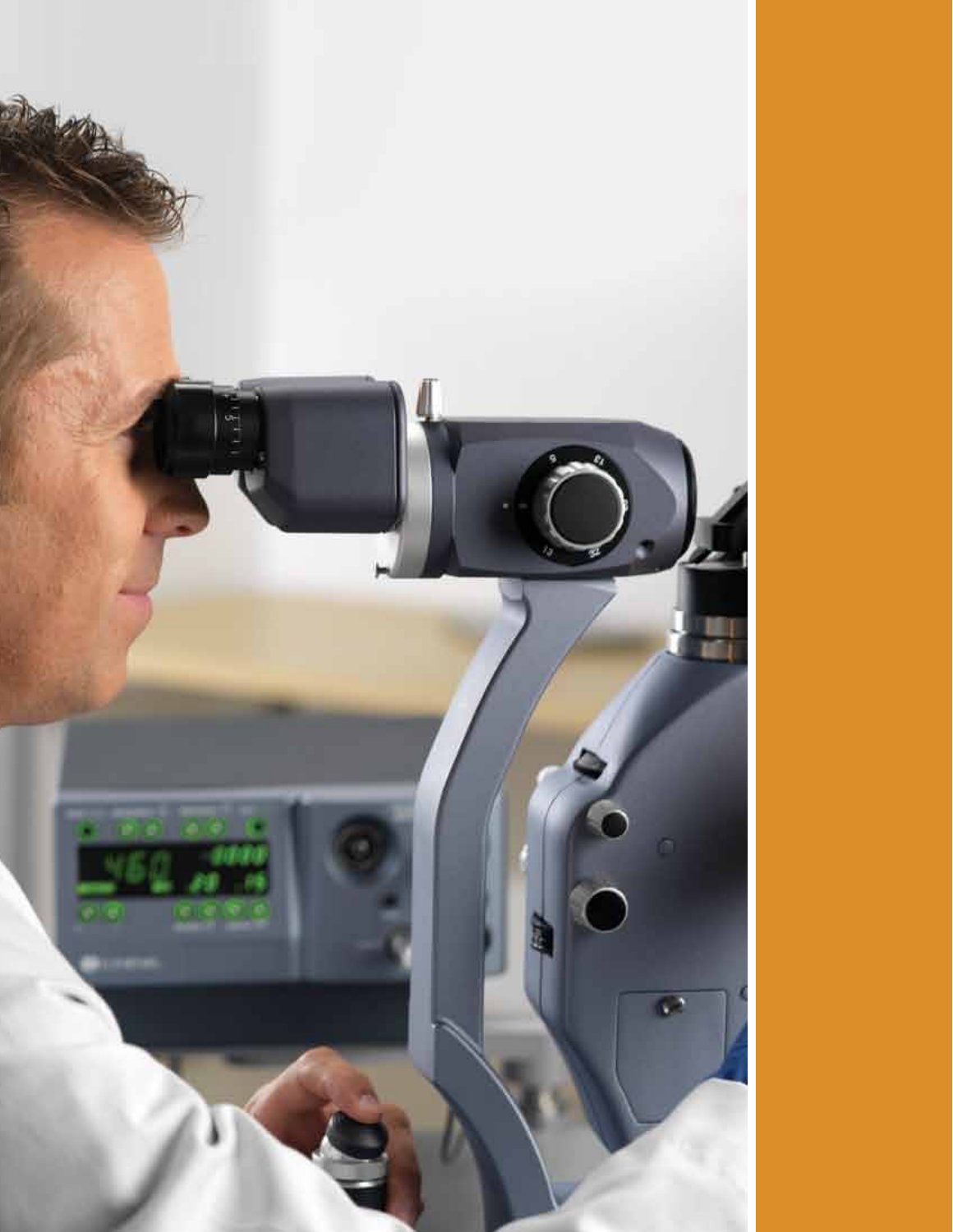# Precision At Your Fingertips

The InSight was designed to elevate performance and precision to new levels – allowing you to customize each treatment and exercise full control throughout the procedure. This ability is achieved through our unique and patented co-linear (CoLin™) design, which projects both illumination and laser beam on the same pathway. The CoLin mechanism is controlled directly through the InSight's integrated joystick, which features our patented AcuGuide™ technology for fine movement and beam manipulation.

*With the InSight, complete control is always at your fingertips*

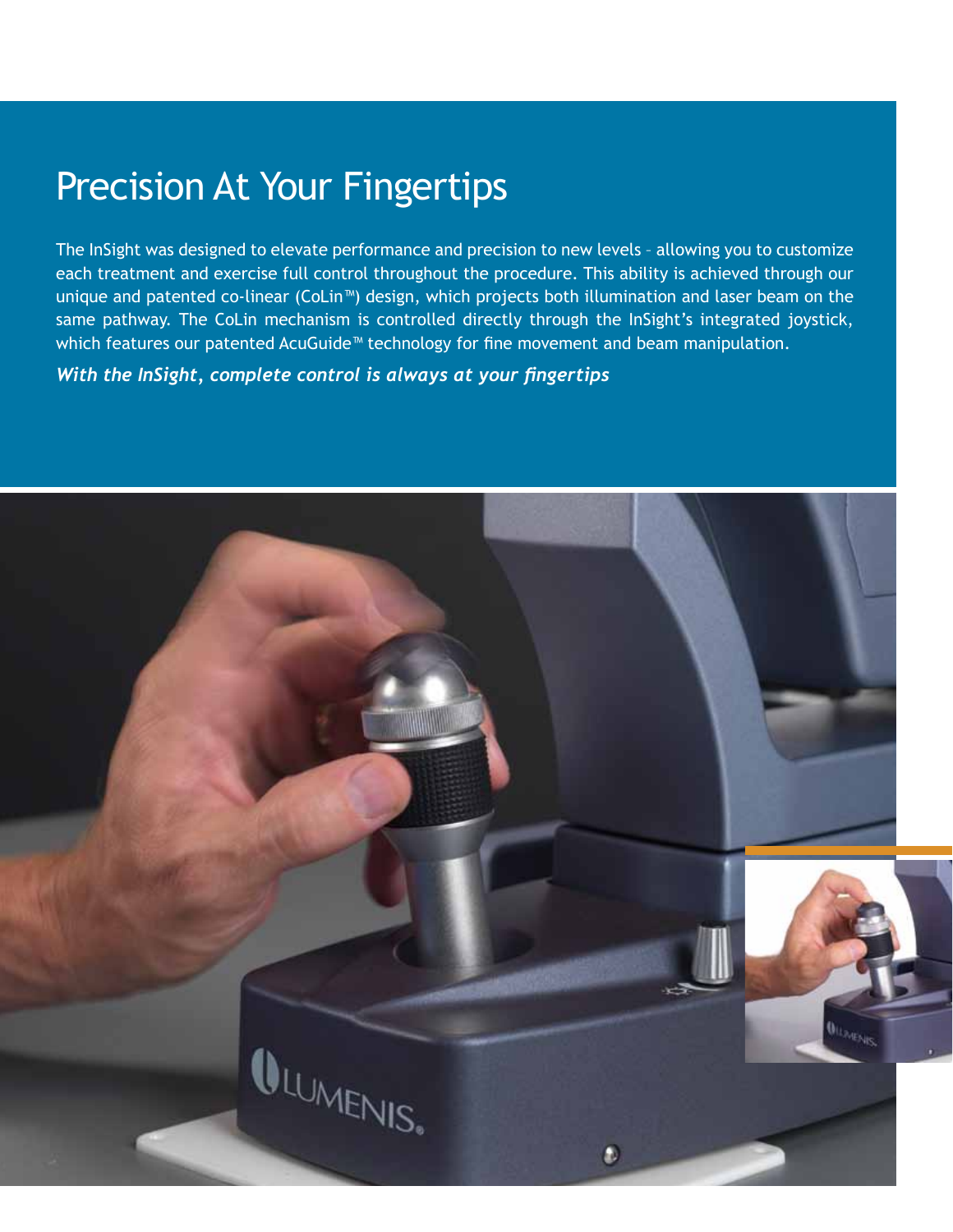## **Optics**

The InSight features high-quality optical system that affords you with optimal field of view during diagnosis and laser delivery. The unit's stereoscopic angle was designed to provide better depth perception and superior peripheral viewing – making the InSight the ideal product for retinal laser procedures.

### **Illumination & Visualization**

The unit's high optical transmission ensures minimal light loss during diagnosis, allowing for better light utilization and ensuring superior visualization and observation of the target site.

### **Lumenis Laser Technology**

### **Homogeneous laser spot at target tissue**

Our advanced optics and laser delivery technology features uniform energy distribution across the entire laser spot area for more precise and safer treatment. The result is a homogenous laser spot with evenly distributed power across the full diameter of the spot, eliminating the potential risk for the formation of "hot spots".

### **ClearView™ Filters**

### **Optimized view of treatment site**

The Lumenis ClearView™ filters' photopic balanced coating eliminates color distortion of the treatment site while optimizing white light transmission or "brightness" of the physician's view. A proprietary coating protects the filter from environmental changes and scratches.

### **Ergonomic Table**

The innovation of the InSight does not stop with the most advanced laser delivery and optics technology. The new InSight table offers true wheelchair accessibility, optimal space utilization and overall stability - by relying on two side columns instead of one. This highly ergonomic table design excels at maximizing both user and patient space, while conveniently maintaining a compact footprint in your office.

The InSight table is equipped with built-in compact storage space for lenses or other accessories and its height can be adjusted using its electronic up/down switch.

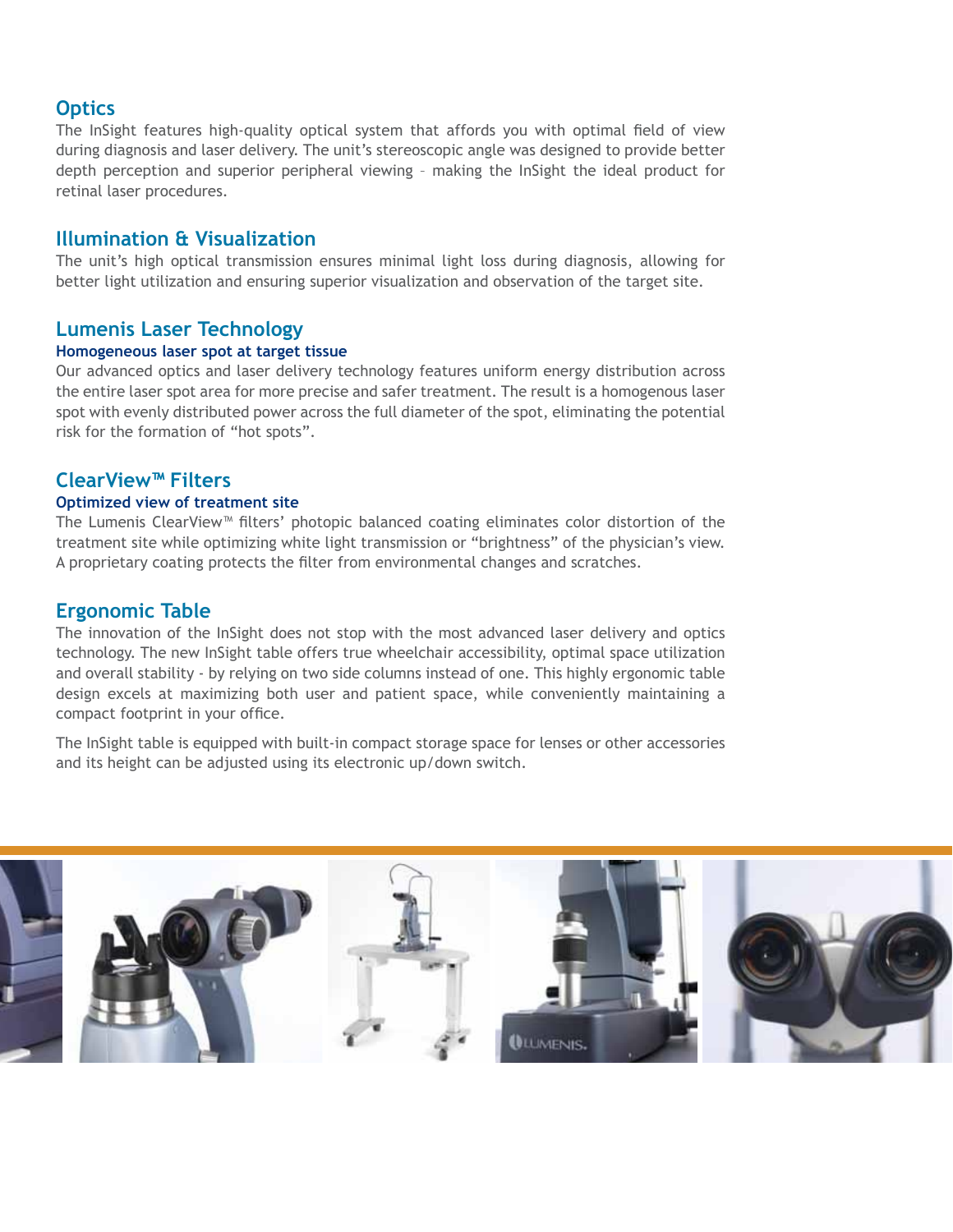# **SureSpot™ Optics**

## **Sharply defined and evenly distributed power on the retina; Safe & low-power density at the cornea and the lens**

|                                    | <b>Defocus</b><br><b>Optics</b> | <b>Lumenis Patented</b><br>SureSpot™ Optics | Parfocal<br><b>Optics</b> |
|------------------------------------|---------------------------------|---------------------------------------------|---------------------------|
| <b>Titration</b>                   | <b>YES</b>                      | YES√                                        | <b>NO</b>                 |
| Low Power density<br>on the cornea | <b>YES</b>                      | YES√                                        | <b>NO</b>                 |
| Sharp spot on retina               | <b>NO</b>                       | YES√                                        | <b>YES</b>                |

As with all Lumenis photocoagulators, the InSight incorporates SureSpot Optics Technology in all Slit Lamp adapters.

The unique and patented SureSpot optics technology from Lumenis ensures that the focal point of the laser beam is maintained on the retina while power density on the cornea and lens is minimized for increased safety.

SureSpot optics also creates a true 50-micron laser spot; that capability distinguishes the Lumenis technology from other lasers that may have a 100-micron minimum spot size and/or project a fuzzy laser spot on the retina.

In essence, SureSpot optics improves treatment efficacy and precision while reducing the potential for damage to anterior-segment tissues. The latter occurrence is especially a concern when using wide-angle lenses that enhance light uptake by the cornea and lens.

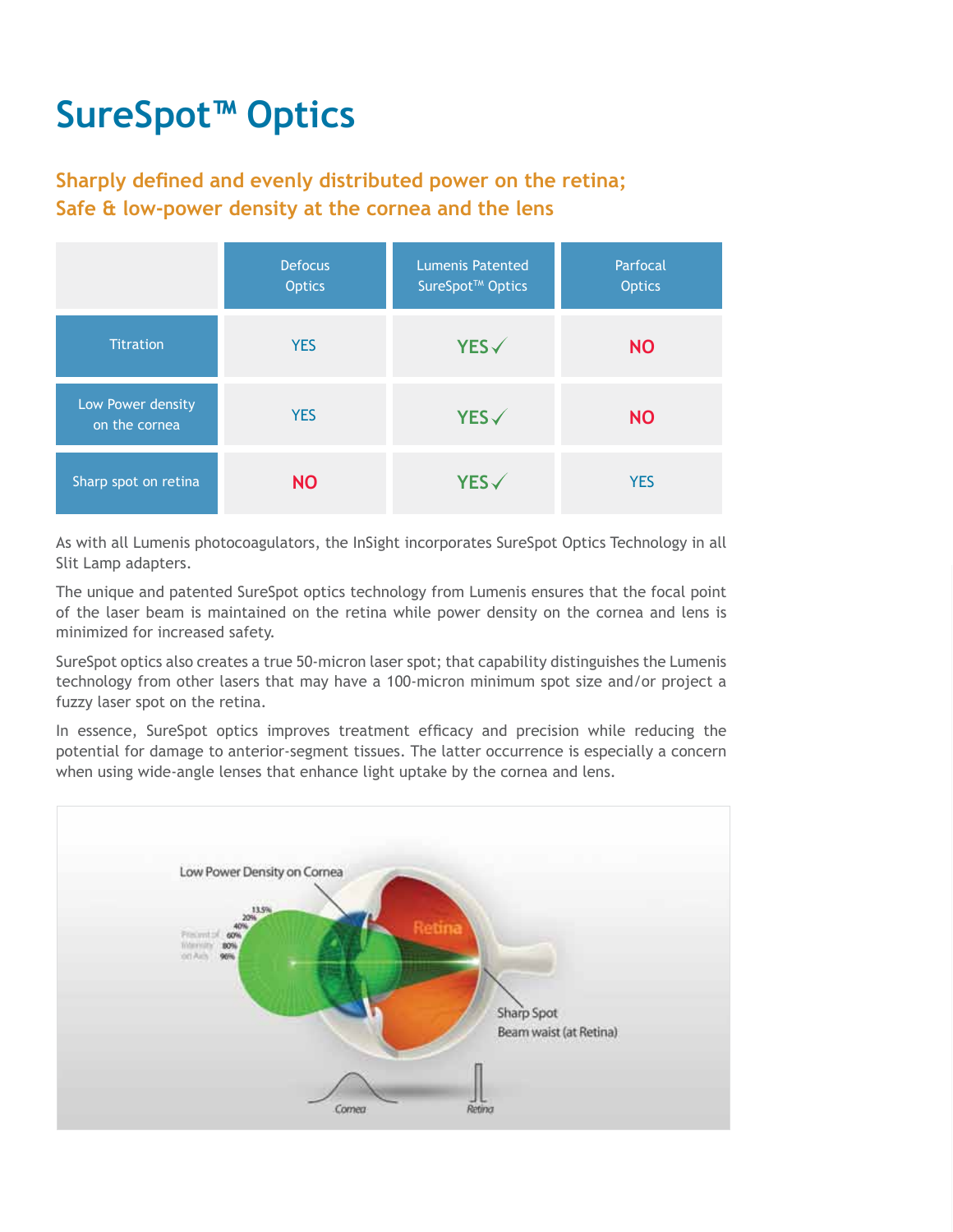## **Lumenis Vision – Your Preferred Partner**

Lumenis Vision is the world leader in laser technologies for ophthalmic applications. Our company offers the widest range of products, an unparalleled product support system, the largest global installed-base of ophthalmic laser products and the largest investment in research and development in our industry.

Since introducing the first laser photocoagulator to ophthalmology in 1970, Lumenis Vision has focused on providing ophthalmologists with innovative laser therapies to preserve and improve the sight of patients worldwide. Lumenis Vision is renowned for technological breakthroughs and a long list of industry gold standards. Our company pioneered the first argon laser photocoagulator for ophthalmology; the first approved marketer of Nd:YAG photodisruptor lasers; developed and introduced the breakthrough technology of multicolor photocoagulation along with the world's first Laser Indirect Ophthalmoscope (LIO); developed and brought to market the revolutionary SLT technology for managing POAG, and more.

Today, Lumenis Vision offers you the confidence of doing business with a company that remains committed to ophthalmology and to meeting your needs.